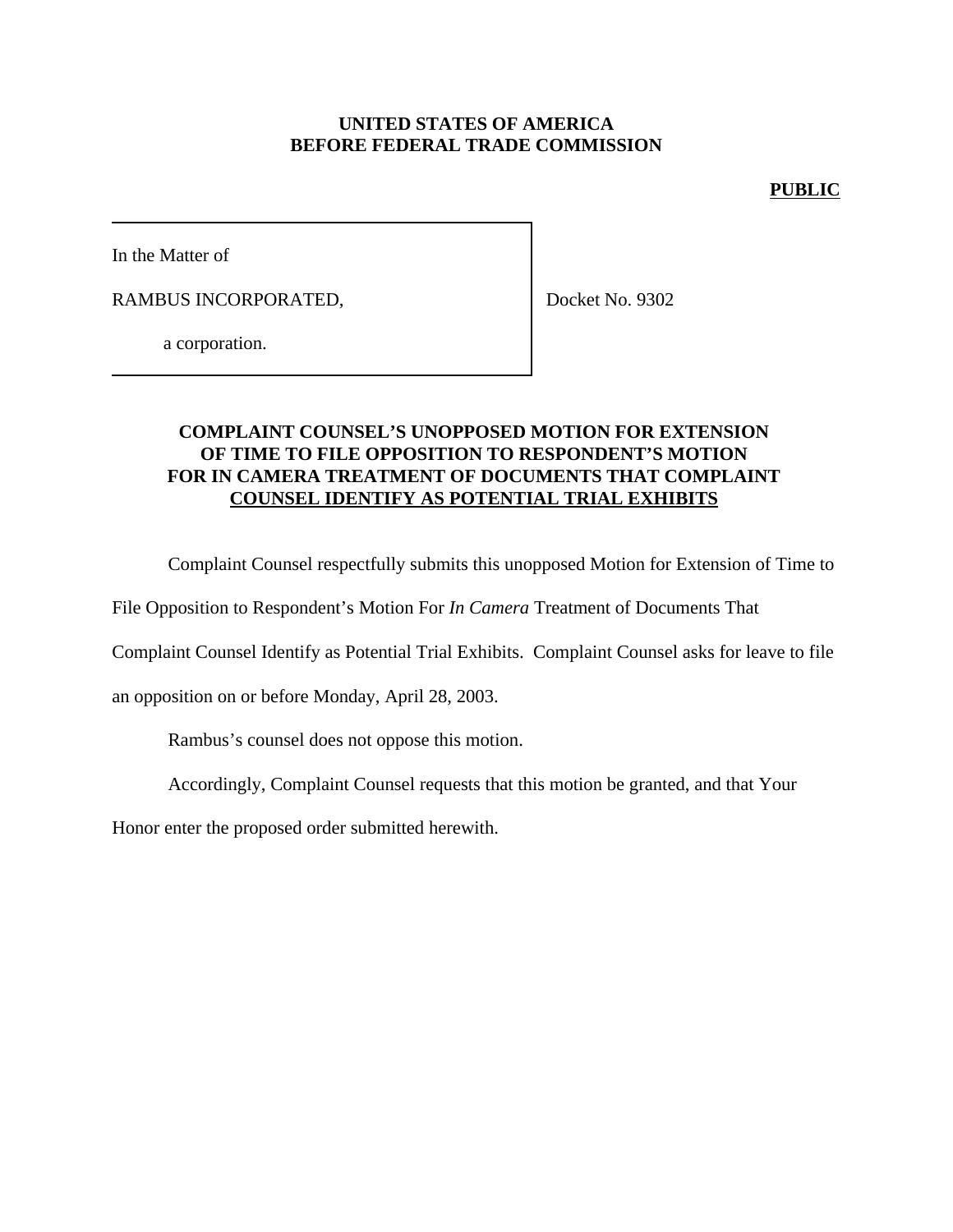Respectfully submitted,

\_\_\_\_\_\_\_\_\_\_\_\_\_\_\_\_\_\_\_\_\_

M. Sean Royall Geoffrey D. Oliver Malcolm L. Catt John C. Weber Robert P. Davis Jerome Swindell Cary E. Zuk

Bureau of Competition Federal Trade Commission Washington, DC 20580 (202)326-2275 (202)326-3496 Counsel Supporting the Complaint

April 24, 2003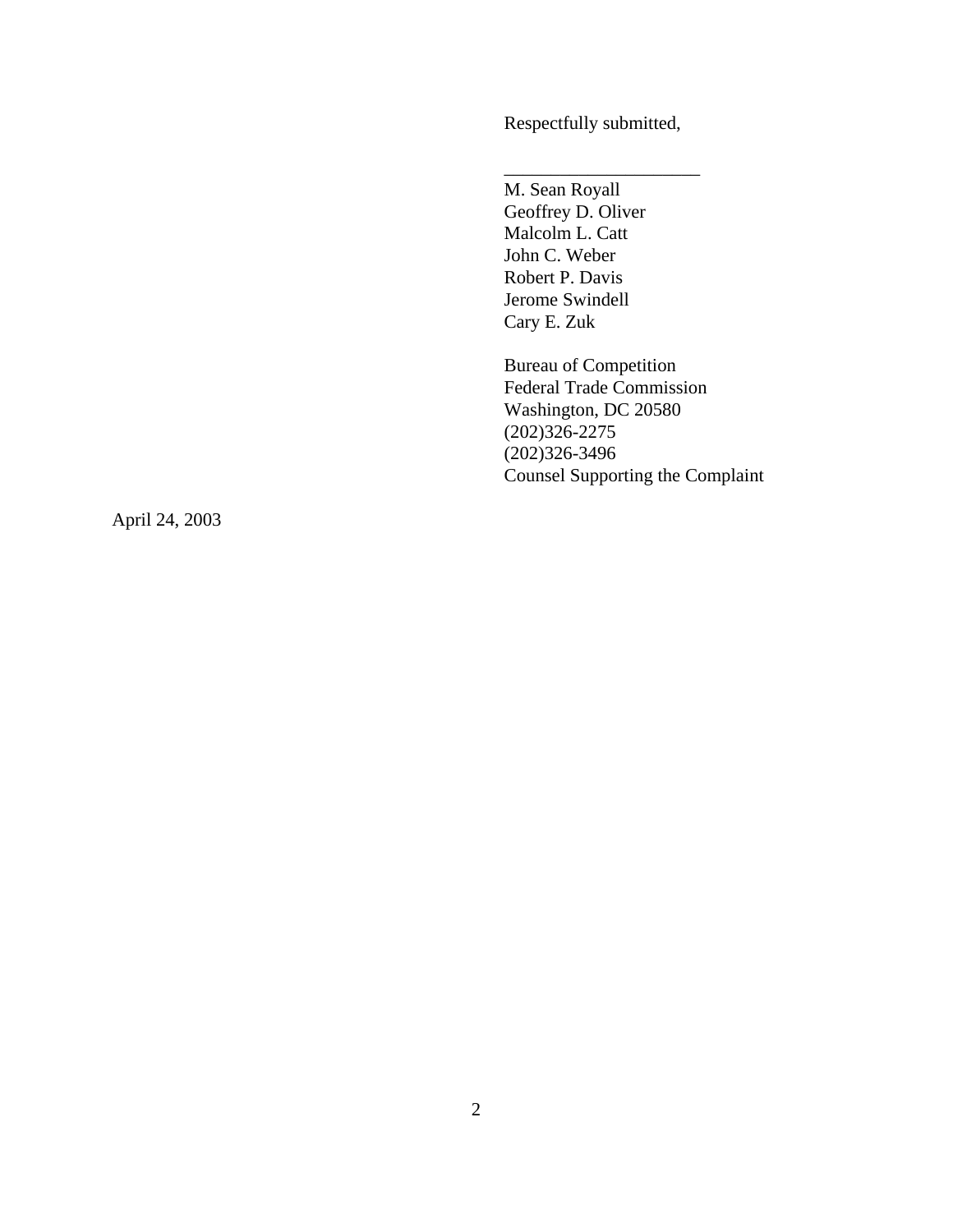## **UNITED STATES OF AMERICA BEFORE FEDERAL TRADE COMMISSION**

### **PUBLIC**

In the Matter of

RAMBUS INCORPORATED,

Docket No. 9302

a corporation.

# **ORDER GRANTING COMPLAINT COUNSEL'S UNOPPOSED MOTION FOR EXTENSION OF TIME TO FILE OPPOSITION TO RESPONDENT'S MOTION FOR IN CAMERA TREATMENT OF DOCUMENTS THAT COMPLAINT COUNSEL IDENTIFY AS POTENTIAL TRIAL EXHIBITS**

Upon consideration of Complaint Counsel's Unopposed Motion for Extension of Time to

File Opposition to Respondent's Motion For *In Camera* Treatment of Documents That

Complaint Counsel Identify as Potential Trial Exhibits, IT IS HEREBY ORDERED, that

Complaint Counsel's Unopposed Motion is GRANTED, and that Complaint Counsel may file

such a reply on or before Monday, April 28, 2003.

Stephen J. McGuire Chief Administrative Law Judge

\_\_\_\_\_\_\_\_\_\_\_\_\_\_\_\_\_\_\_\_\_\_\_\_\_\_\_\_\_\_\_\_\_

Date: